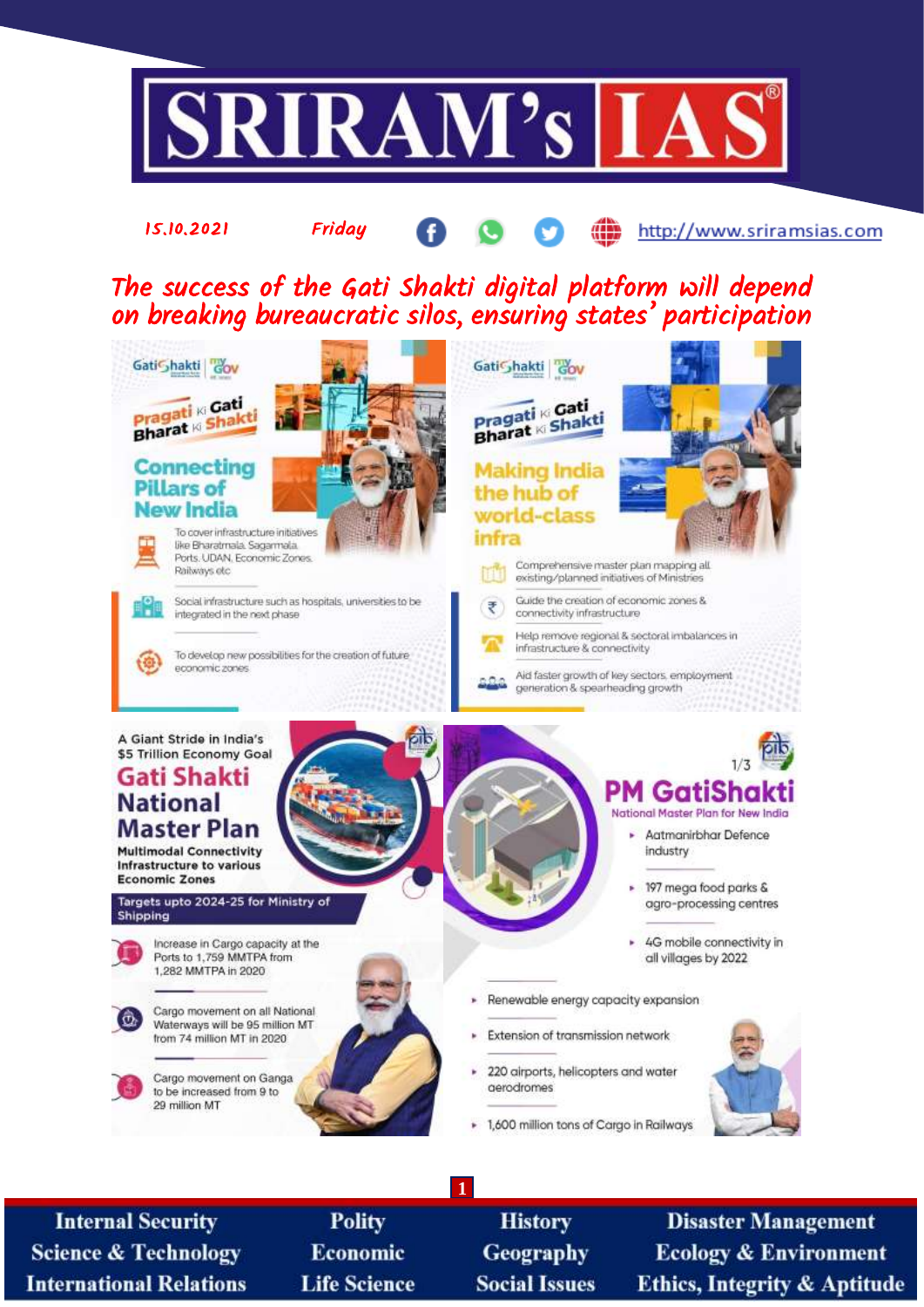

#### 15.10.2021 Friday http://www.sriramsias.com

# PM Gati Shakti

- 1. PM Gati Shakti is a National Master Plan for multi-modal connectivity. The scope of the government's latest initiative is expansive, the targets ambitious.
- 2. It will integrate road, railway, airport and multi-modal connectivity projects across the country, incorporating a range of existing infrastructure projects of the government such as Bharatmala, Sagarmala, inland waterways, dry/land ports, and UDAN.
- 3. It promises to greatly enhance the national highway as well as the electricity transmission networks, increasing the cargo handling by railways and the cargo capacity at ports, and also setting up mega food parks, defence corridors, and electronics manufacturing clusters.
- 4. Considering the multiplier effects, timely implementation of such infrastructure projects, especially at the current juncture, could provide a notable boost to the economy.

### Rationale:

- 1. The intent behind the initiative is straightforward. As public sector projects in India are marred by inordinate delays and cost overruns, there is a need to coordinate the planning and execution of infrastructure connectivity programmes across the country and speed up implementation in order to bring down logistics costs.
- 2. This could lower the inefficiencies in supply chains in India. A recent report by CII and Arthur D Little had estimated the logistics costs in supply chains in India at 14 per cent of GDP. In comparison, the report had pointed out that such costs amounted to only  $8$ -10 per cent of the GDP in the US and Europe and 9 per cent in China.
- 3. In the case of South Asian countries like Vietnam and Malaysia, though the cost structures are similar to those existing in India, they fare better on the World Bank's logistics performance index.
- 4. Logistical inefficiencies not only cause delays but also add to manufacturing costs and lower the competitiveness of Indian exports.

# Benefits of Gati Shakti:

1. Considering not only the multiplicity of approvals required from varied departments but also the typical inter-ministerial delays in the entire process, the need for a coordinated approach to streamline the process and minimise the bottlenecks cannot be emphasised enough.

| <b>Internal Security</b>        | <b>Polity</b>       | <b>History</b>       | <b>Disaster Management</b>              |  |  |
|---------------------------------|---------------------|----------------------|-----------------------------------------|--|--|
| <b>Science &amp; Technology</b> | <b>Economic</b>     | Geography            | <b>Ecology &amp; Environment</b>        |  |  |
| <b>International Relations</b>  | <b>Life Science</b> | <b>Social Issues</b> | <b>Ethics, Integrity &amp; Aptitude</b> |  |  |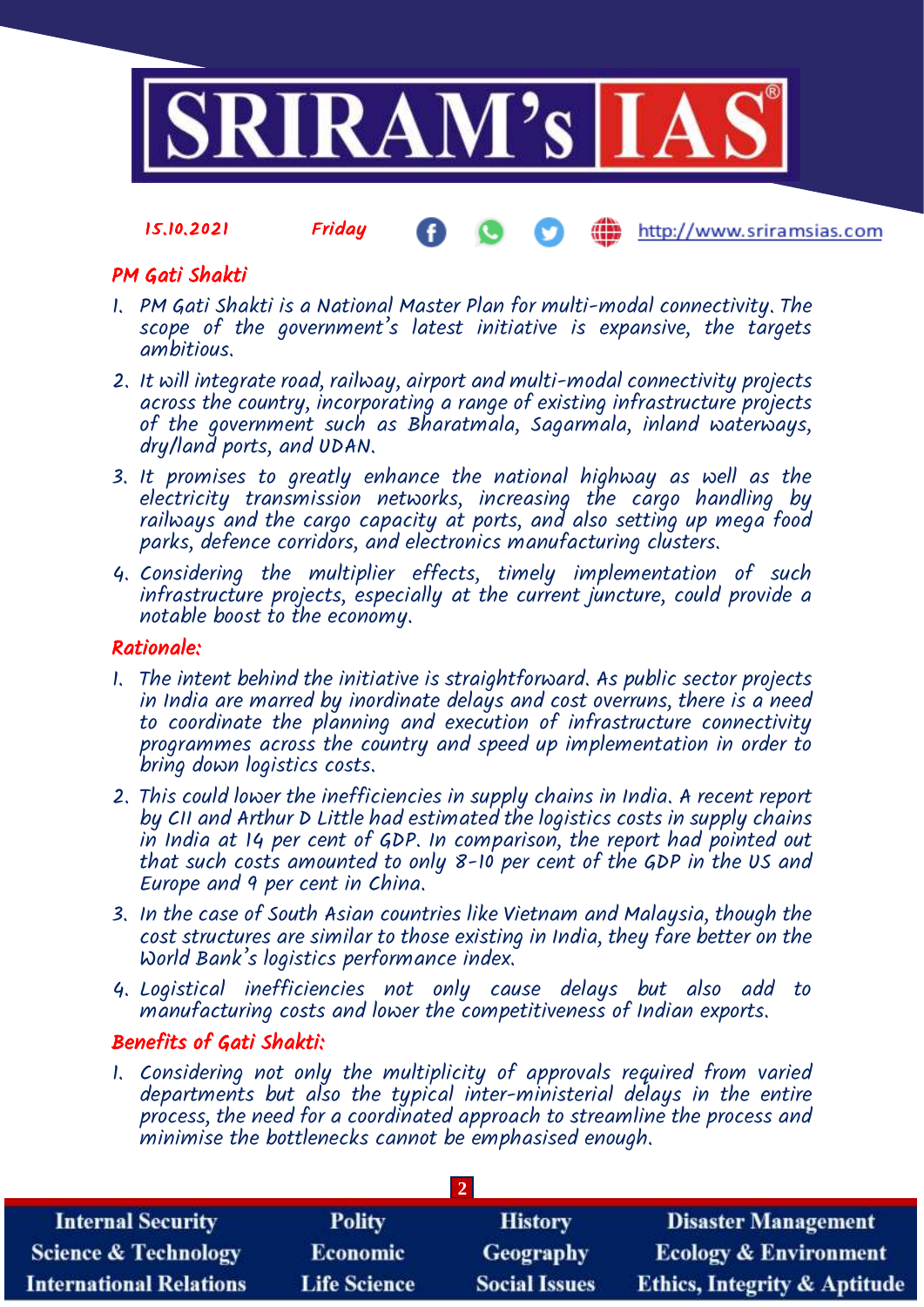

#### 15.10.2021 Friday æ http://www.sriramsias.com

- 2. By bringing together 16 ministries to help remove the hurdles in project implementation, the Gati Shakti digital platform could provide an effective mechanism for closely monitoring the public sector infrastructure projects.
- 3. This technology-led integrated approach could help align all stakeholders, ease the problems with attaining clearances and bring about greater coordinated action across government departments. But there are concerns.
- 4. For one, the effectiveness of a platform in ensuring better coordination among ministries is debatable  $-$  breaking down bureaucratic silos may prove to be harder than expected.

Then, critical to the success of some of these infrastructure projects will be the participation of state governments. The Centre will need to devise political interventions and ways to coax and incentivise state government participation and cooperation.

# BSF powers and jurisdiction

- The Ministry of Home Affairs (MHA) has extended the jurisdiction of the Border Security Force (BSF) up to 50 km inside the international borders in Punjab, West Bengal and Assam.
- The BSF's powers  $-$  which include arrest, search and seizure  $-$  were limited to up to 15 km in these states. At the same time, the Ministry has reduced BSF's area of operation in Gujarat from 80 km from the border to 50 km.
- The move has been criticised by the Punjab and West Bengal governments, which have called it an attack on the federal structure and an attempt to curtail the rights of the state police.
- The government said it was exercising the powers under the Border Security Force Act of 1968.



**Polity Internal Security History Disaster Management** Economic **Science & Technology Geography Ecology & Environment Life Science International Relations Social Issues Ethics, Integrity & Aptitude**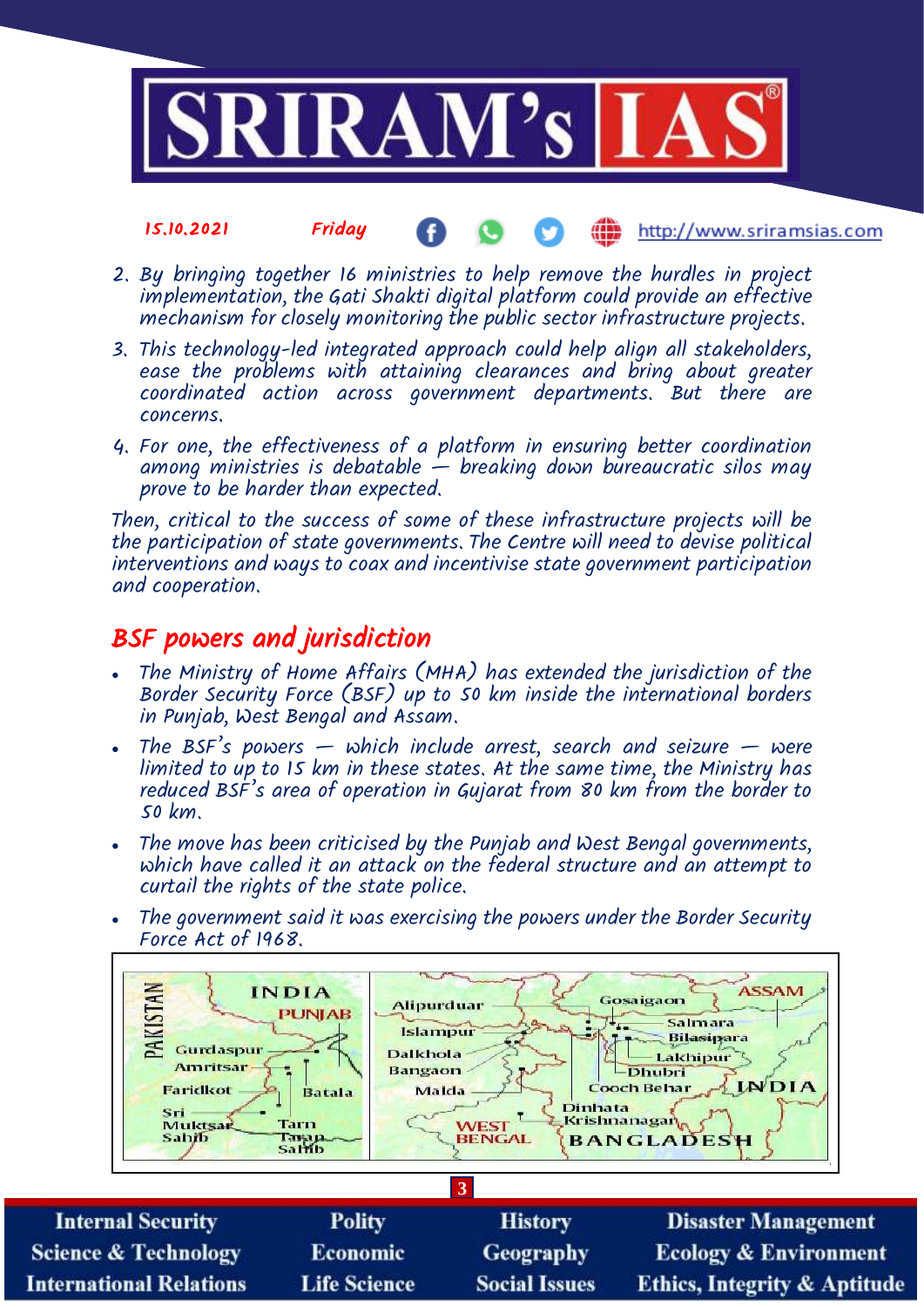

15.10.2021 Friday http://www.sriramsias.com Æ

The international borders in the three states where BSF's jurisdiction has been enhanced. While the places marked here are within 50 km of the respective borders, this is not meant to represent the BSF's jurisdiction. The BSF does not mark its jurisdiction on a map.

# What kind of powers can the BSF exercise in this jurisdiction?

- 1. Its jurisdiction has been extended only in respect of the powers it enjoys under the Criminal Procedure Code (CrPC), Passport (Entry into India) Act, 1920 and the Passport Act, 1967. BSF currently has powers to arrest and search under these laws.
- 2. It also has powers to arrest, search and seize under the NDPS Act, Arms Act, Customs Act and certain other laws. Its jurisdiction under these laws has not been changed, meaning its powers under these will continue to be only up to 15 km inside the border in Punjab, Assam and West Bengal, and will remain as far as 80 km in Gujarat.

### Mission of BSF

### **MISSION:**

- > To maintain sanctity of the Border of India through eternal vigilance.
- > To inculcate a sense of security by harnessing co-operation of the Border Population.
- > To effectively deal with Internal Security Challenges whenever so tasked by the Goyt.
- > To achieve an effective combat capability by absorbing leading-edge technology, state-of-the-art training and userfriendly equipment.
- > To evolve and implement a growth-oriented Personnel Management System aimed at instilling core values to satisfy the social, economic and psychological needs of the Force personnel.
- $\triangleright$  To effectively assist Civil Administration in Disaster Management and provide succor to the people.
- > To effectively promote core values of Human Rights, pride and dedication to duty in the Force.

| <b>Internal Security</b>        | <b>Polity</b>       | <b>History</b>       | <b>Disaster Management</b>              |  |  |
|---------------------------------|---------------------|----------------------|-----------------------------------------|--|--|
| <b>Science &amp; Technology</b> | <b>Economic</b>     | Geography            | <b>Ecology &amp; Environment</b>        |  |  |
| <b>International Relations</b>  | <b>Life Science</b> | <b>Social Issues</b> | <b>Ethics, Integrity &amp; Aptitude</b> |  |  |

**4**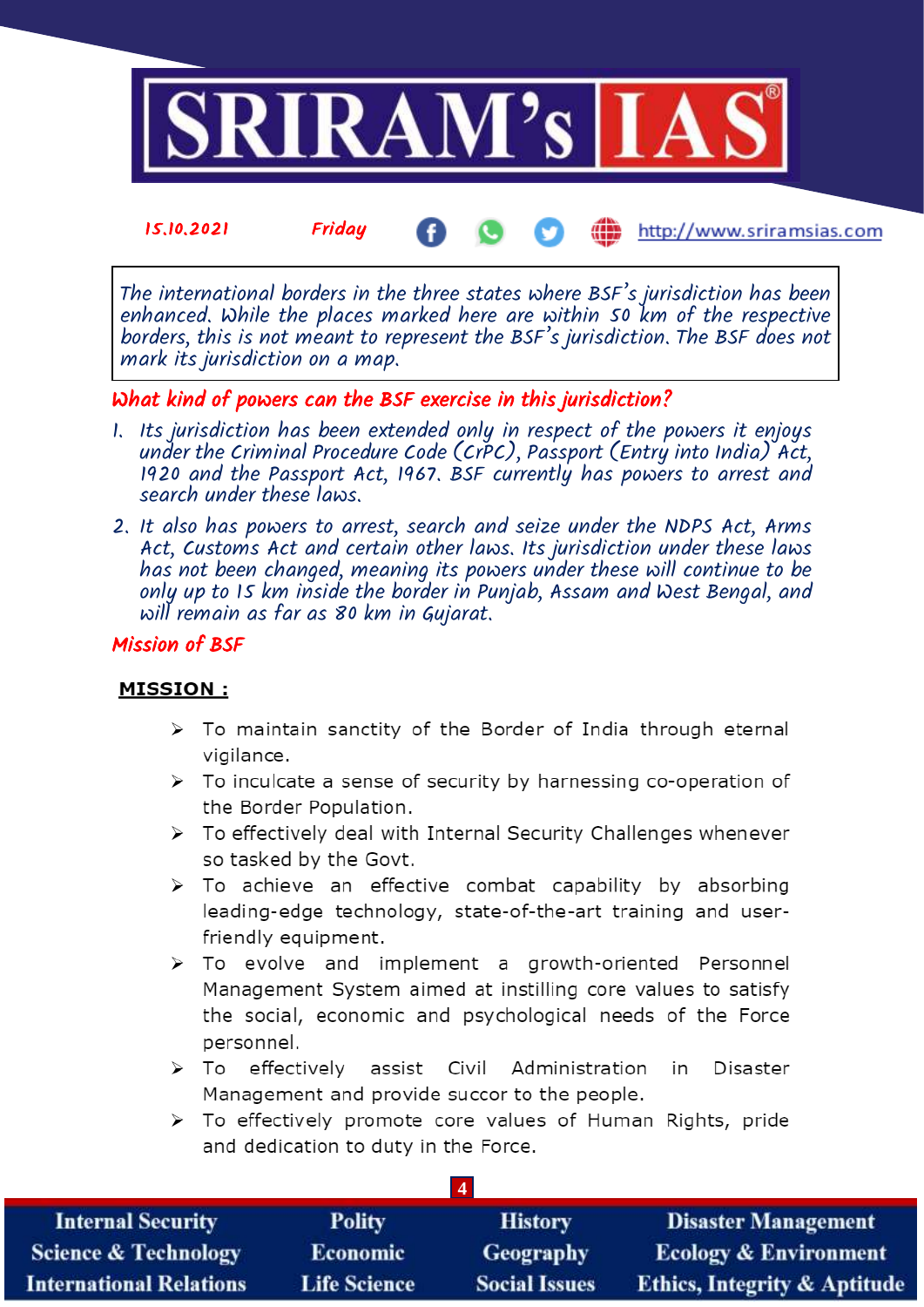

#### 15.10.2021 Friday **(iii)** http://www.sriramsias.com

## Why and when were these powers given to BSF?

- 1. In 1969, the BSF first got powers to arrest and search under the CrPC with respect to certain laws such as the Foreigners Act, The Passport Act, forex laws and Customs Act.
- 2. At that time, border areas were sparsely populated and there were hardly any police stations for miles. To prevent trans-border crimes, it was felt necessary that BSF is given powers to arrest. While police stations have now come up near the border, they continue to be short-staffed.

### Task:

- > Promote a sense of security among the people living in the border areas.
- > Prevent trans-border crimes, unauthorized entry into or exit from the territory of India.
- > Prevent smuggling and any other illegal activities.
- > Help civil administration in maintenance of public order.

# Why has the government extended the jurisdiction?

- 1. Sources said the objective of the move is to bring in uniformity and also to increase operational efficiency. "Earlier we had different jurisdictions in different states. This has been done to bring uniformity to our jurisdiction.
- 2. Sources said BSF often gets information relating to crime scenes that may be out of their jurisdiction.
- 3. MHA sources said the move was also necessitated due to increasing instances of drones dropping weapons and drugs in Jammu and Kashmir and Punjab. However, the kind of drones spotted so far do not have a range beyond 20 km.
- 4. There has been no official explanation for why BSF's jurisdiction has not been increased under the Arms Act, Customs Act and NDPS Act, which cover most of the smuggling offences on the border and deal with far greater offences.

### Will it impact police jurisdiction?

- 1. At a basic level, the states can argue that law and order is a state subject and enhancing BSF's jurisdiction infringes upon powers of the state government.
- 2. This is not an attack on the federal structure. Rather this is going to complement the efforts of the local police. It is an enabling provision. It's

**5**

| <b>Internal Security</b>        | <b>Polity</b>       | <b>History</b>       | <b>Disaster Management</b>              |  |
|---------------------------------|---------------------|----------------------|-----------------------------------------|--|
| <b>Science &amp; Technology</b> | <b>Economic</b>     | <b>Geography</b>     | <b>Ecology &amp; Environment</b>        |  |
| <b>International Relations</b>  | <b>Life Science</b> | <b>Social Issues</b> | <b>Ethics, Integrity &amp; Aptitude</b> |  |